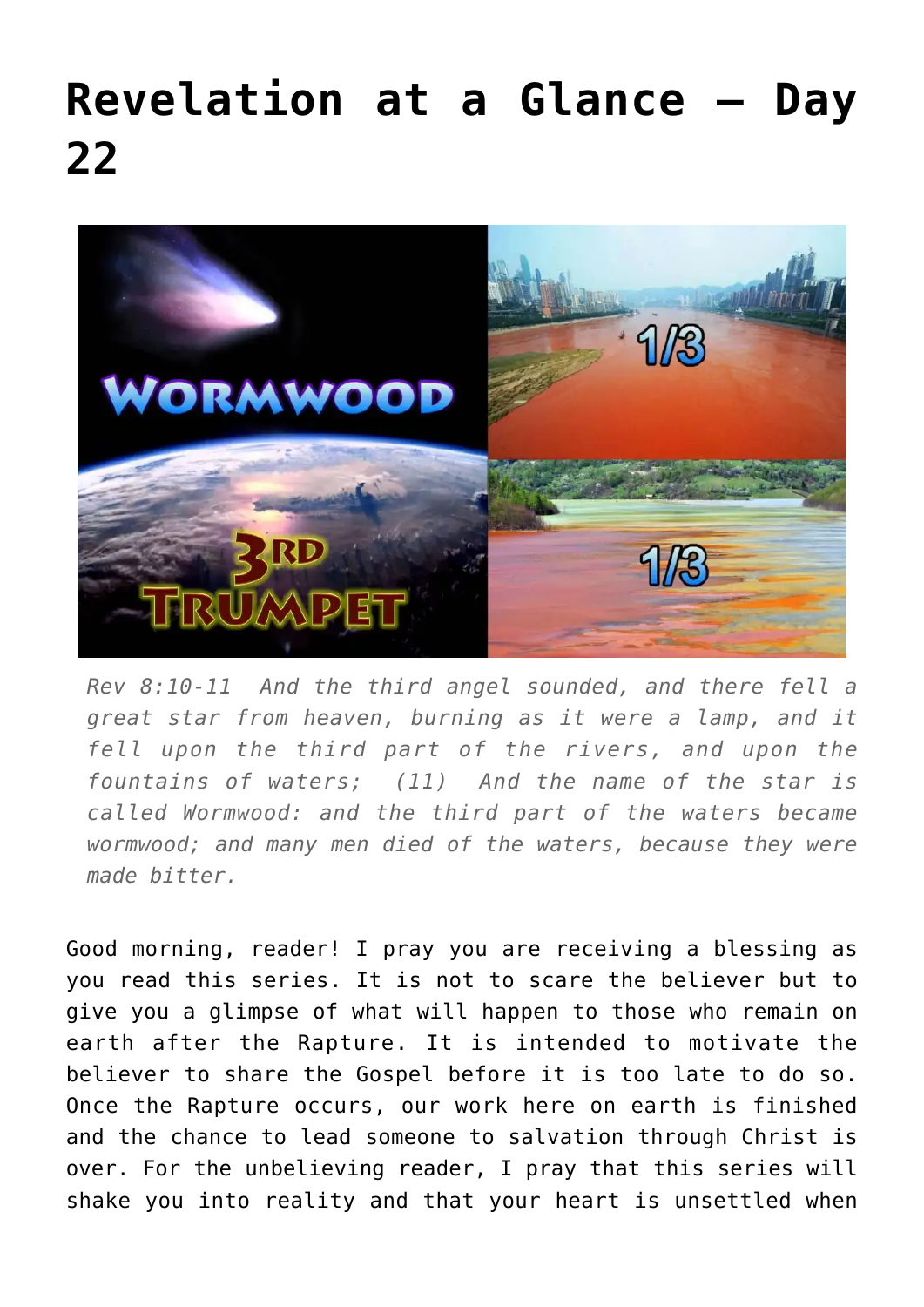you read these posts. If it is, that's the Holy Spirit of God pricking your heart and trying to get your attention (Revelation 3:20).

Today's post covers the Third Trumpet judgment. This judgment is set to affect the world's fresh water supply, which in turn affects the drinking water. One third of fresh water will become bitter due to what appears to be a falling star named Wormwood. Is this the actual name of it or is it referring to its effects? We can't know for sure but one thing *is* for sure, fresh water will be affected.

This could be an asteroid or comet. The word is defined as bitterness as we see here in Noah Webster's 1828 Dictionary:

*WORMWOOD, n. [G.] A plant, the artemisia. It has a bitter nauseous taste; but it is stomachic and corroborant.*

It is referenced in these verses: Deuteronomy 29:18, Proverbs 5:4, Jeremiah 9:15, Jeremiah 23:15, Lamentations 3:15, Lamentations 3:19, Amos 5:7 and here in Revelation 8:11. Each of these verses reflect the "bitter" definition. It is a bitter plant used literally for medicinal purposes and figuratively as God's judgment upon the earth. Here's an interesting fact: the word "Wormwood" in the Ukrainian language is "Chornobyl"! If you recall, this disaster in 1986 released 8 tons of radioactive material into our atmosphere and 8,000+ deaths and many illnesses occurred as a result. This is a small sample of what is about to occur. How do I know it will be worse? Because Jesus said: Matthew 24:21 **For then shall be great tribulation, such as was not since the beginning of the world to this time, no, nor ever shall be.**

Can you imagine the outcome of one third of fresh water being lost? Think of the food we receive from fresh water. Drinking water is what keeps us alive. The average adult is comprised of about 50-65% water! We absolutely *need* fresh water to stay alive. I drink approximately 80-90 ounces of water daily. Now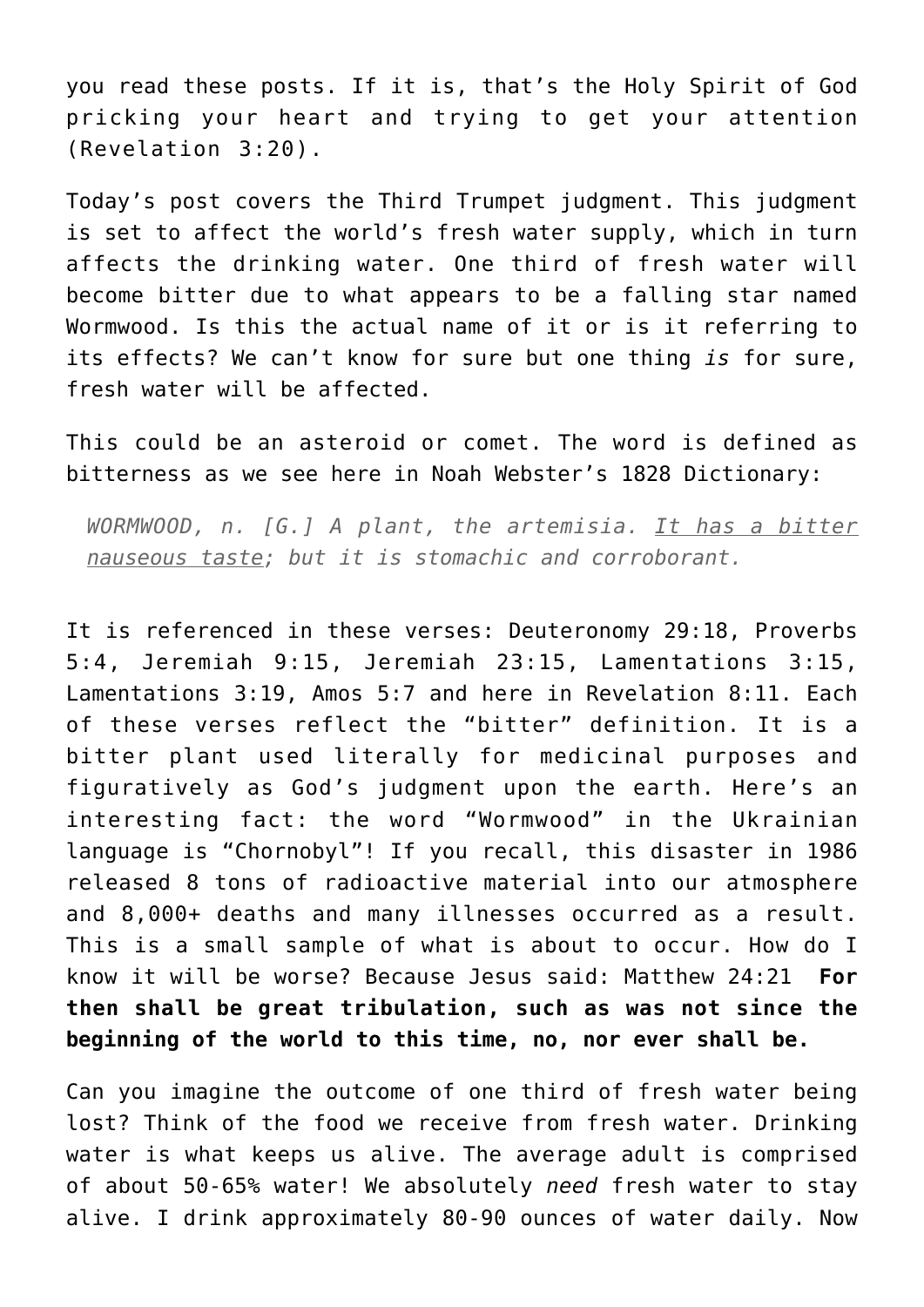multiply that for each person alive. I can only imagine the extreme struggle for those who live in dry and barren lands who don't have access to bottled water! According to National Geographic:

*Freshwater is vital for life, supporting ecosystems and human civilizations. We use freshwater in many aspects of daily life including food production, power generation, manufacturing, and sanitation. However, it is becoming increasingly threatened. Although the Earth's surface is twothirds water, less than three percent is fresh.*

*National Geographic's Teaching Resources*

So stop for just one moment and think about this. If earth's entire fresh water is less than 3% of all water, now imagine it with 1/3 less! That leaves us with 1% fresh water… *globally*! It stands to reason that many will die due to lack of it. This judgment won't only just affect the water we consume. Fresh water is needed for agriculture; plants and trees need uncontaminated rain water; animals need drinking water just as humans. If the waters are contaminated, the evaporated contaminated water will turn to contaminated rain. Contaminated rain will kill plant life, etc. Planet earth cannot exist without fresh water to sustain life.

Do you really want to go through the Tribulation and suffer through these types of judgments? Never has human kind, nor the planet, experienced judgments of this magnitude! If I were not born again, I would want to be sure that I settled that matter before the Rapture calls Christians Home! Christian, it is your *Christian duty* to tell others in your circle what is about to befall upon them. Jesus said that the Gospel shall be preached to all the world before His Second Coming. (Matthew 24:14)

Where will *you* be during this period, reader? Will you be safe in Heaven with our Groom or will you be on earth, experiencing